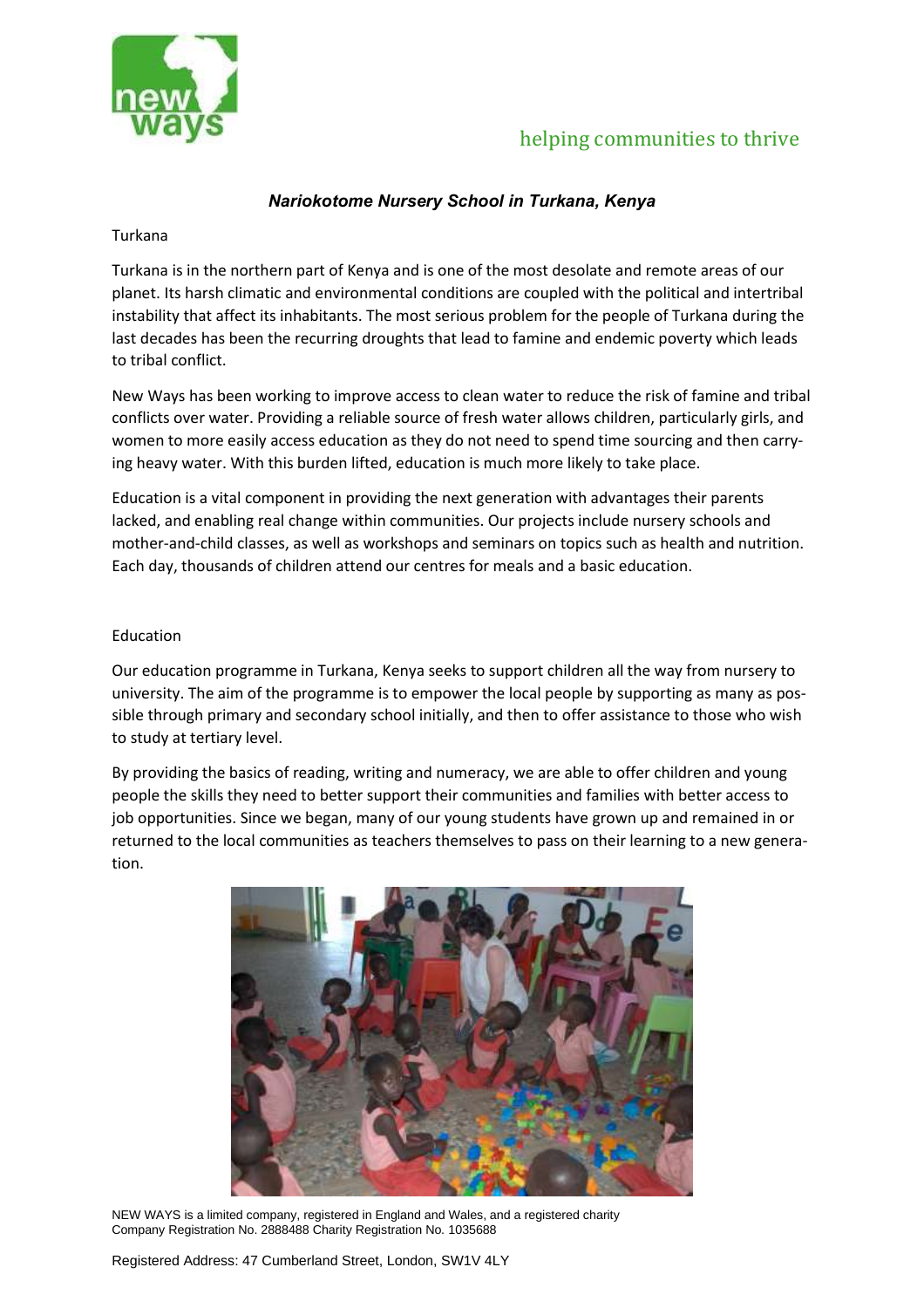

# helping communities to thrive

#### **Supporting a nursery**

Each of the mother and child centres in Turkana has their own challenges and characteristics but they share key aims and activities to improve the nutritional and learning conditions of the nursery children.

The key objectives for the project at the Nariokotome nursery school are:

- Provide a proper learning environment for the nursery children up to 6 years old.
- Promote English especially for school-going children and their mothers.
- Provide portable water for the children and the community.
- Provide a proper balanced diet for the children.
- Empower the mothers of the children who attend the school.
- · Improve the sanitation and hygiene of the community especially the children and their families.
- Medical care for the children and their families.
- Promote agriculture in the area.



### **Budget**

It costs almost £10,000 per year to run each of the 6 nurseries in this programme to provide 2 meals a day as well as an education to on average 50 children. The food budget for the year is £4200 per nursery with the remainder being staff costs of £2525 and maintenance of the infrastructure of the nurseries and transport of the food from further south to our remote location approx. £3100 per year. Thus £195 per child per year of which £80 covers the food budget so about £7 per month.

NEW WAYS is a limited company, registered in England and Wales, and a registered charity Company Registration No. 2888488 Charity Registration No. 1035688

Registered Address: 47 Cumberland Street, London, SW1V 4LY